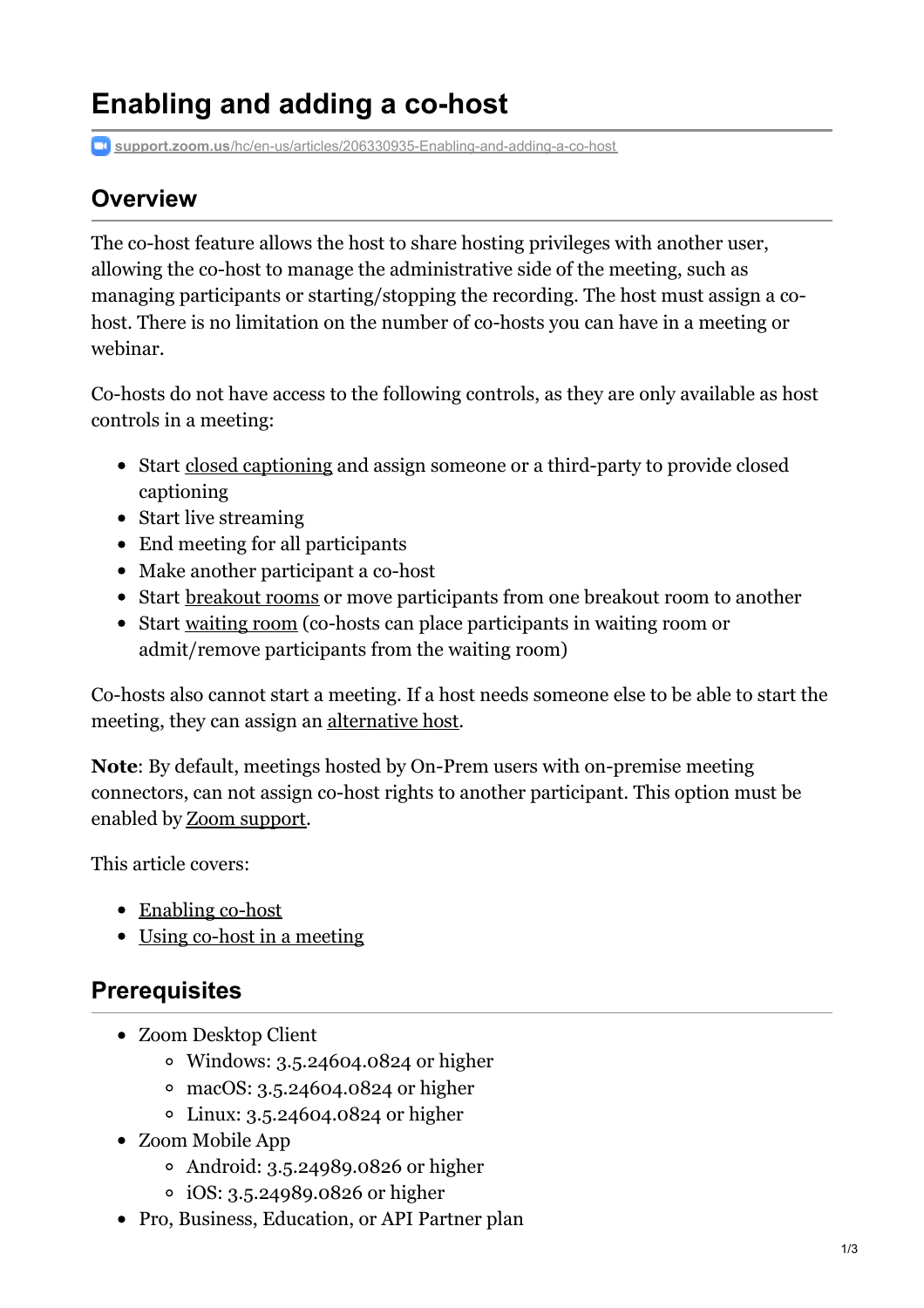### <span id="page-1-0"></span>**Enabling co-host**

### **Account**

To enable the Co-host feature for all members of your organization:

- 1. Sign into the Zoom web portal as an administrator with the privilege to edit Account settings, and click **Account Settings**.
- 2. Navigate to the **Co-host** option on the **Meeting**tab and verify that the setting is enabled.

If the setting is disabled, click the Status toggle to enable it. If a verification dialog displays, choose **Turn On** to verify the change.

```
Co-host
Allow the host to add co-hosts. Co-hosts have the same in-meeting controls as the host.
```


 $\bigcirc$   $\bigcirc$ 

3. (Optional) If you want to make this setting mandatory for all users in your account, click the lock icon, and then click **Lock** to confirm the setting.

### **Group**

To enable the co-host feature for all members of a specific group:

- 1. Sign into the Zoom web portal as an administrator with the privilege to edit User groups, and click **Group Management**.
- 2. Click the name of the group, then click the **Settings** tab.
- 3. Navigate to the **Co-host** option on the **Meeting**tab and verify that the setting is enabled.

If the setting is disabled, click the Status toggle to enable it. If a verification dialog displays, choose **Turn On** to verify the change.

```
Co-host
Allow the host to add co-hosts. Co-hosts have the same in-meeting controls as the host
```
**Note:** If the option is grayed out, it has been locked at the account level, and needs to be changed at that level.

4. (Optional) If you want to make this setting mandatory for all users in this group, click the lock icon, and then click **Lock** to confirm the setting.

#### **User**

To enable the co-host feature for your own use:

1. Sign into the Zoom web portal and click **My Meeting Settings** (if you are an account administrator) or **Meeting Settings** (if you are an account member).